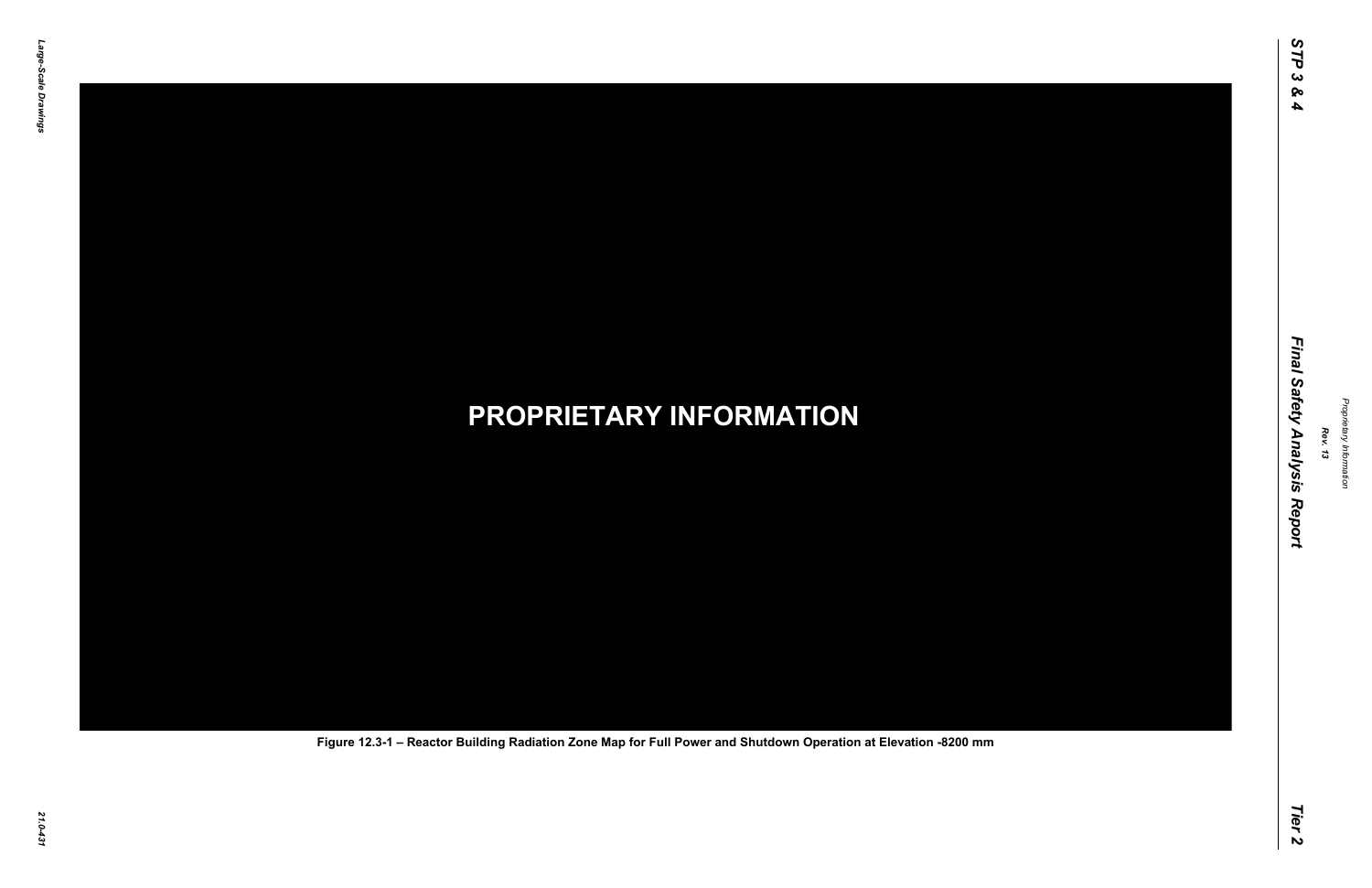*21.0-432* **PROPRIETARY INFORMATION Figure 12.3-3 – Reactor Building Radiation Zone Map for Full Power and Shutdown Operation at Elevation 4800/8500 mm**

*Rev. 13*

### *STP 3 & 4 Final Safety Analysis Report Tier 2* Final Safety Analysis Report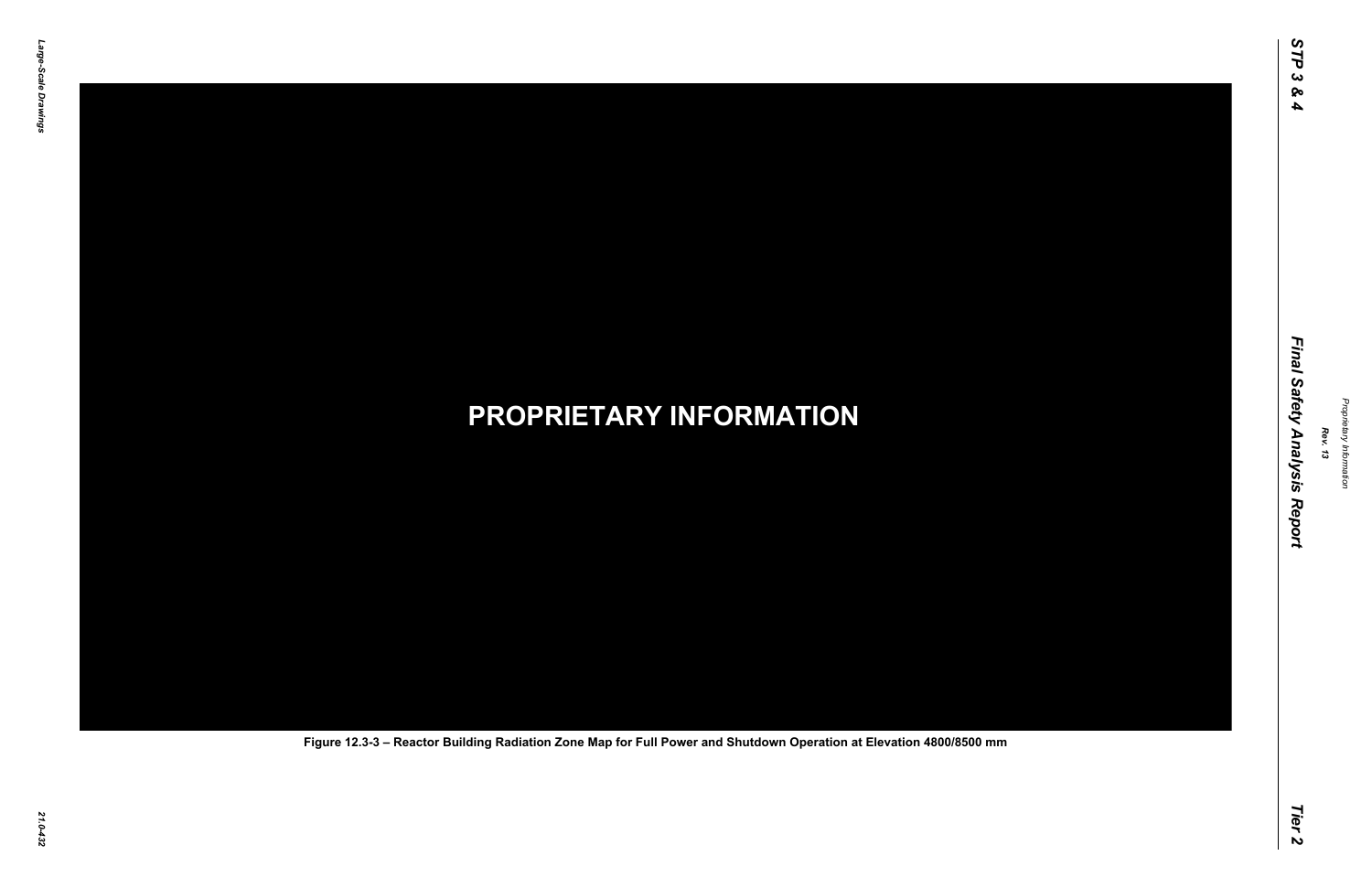# *21.0-433* **PROPRIETARY INFORMATION Figure 12.3-5 – Reactor Building Radiation Zone Map for Full Power and Shutdown Operation at Elevation 12300 mm**

*Rev. 13*

### *STP 3 & 4 Final Safety Analysis Report Tier 2* Final Safety Analysis Report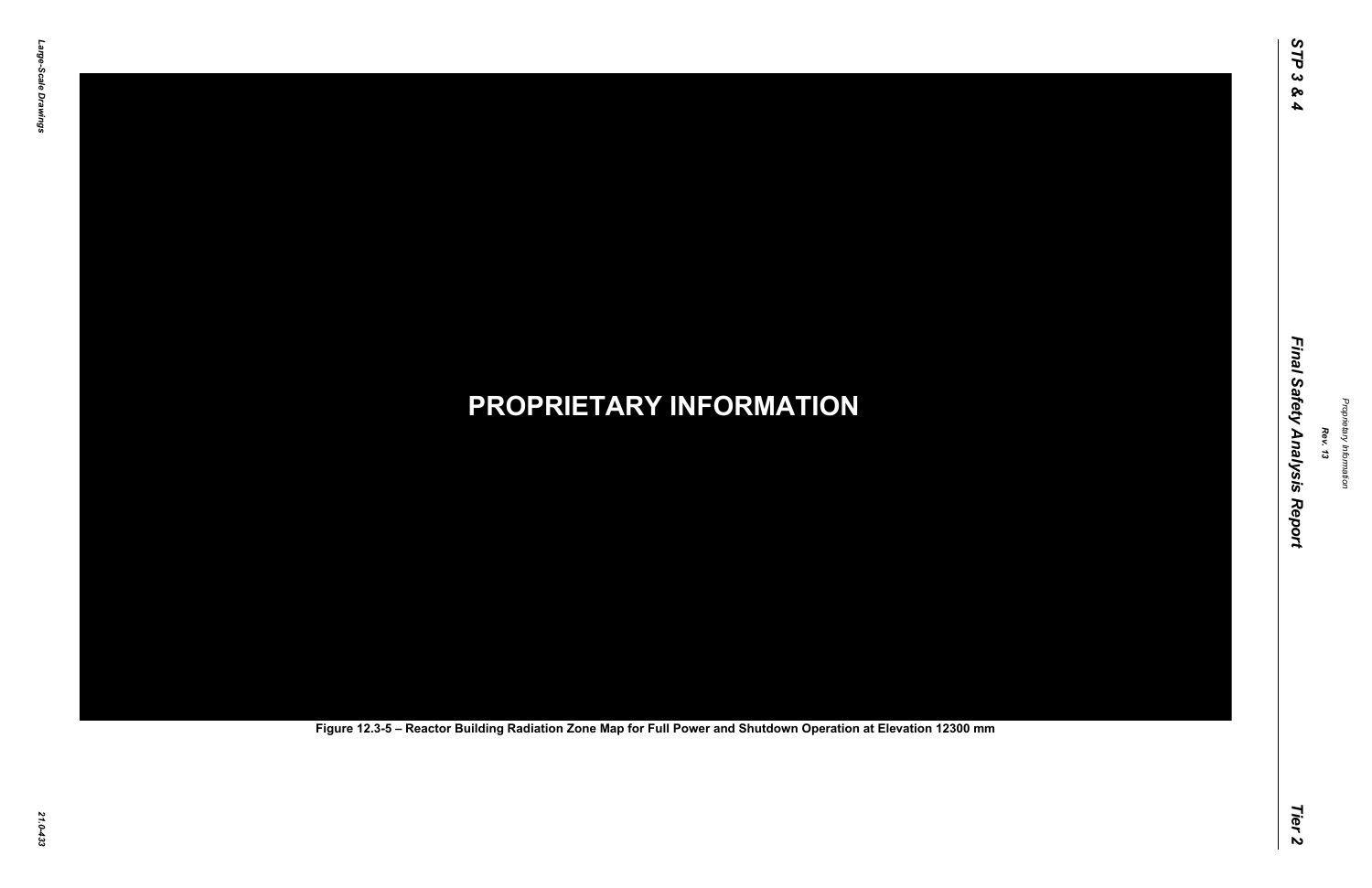## *21.0-434* **PROPRIETARY INFORMATION Figure 12.3-6 – Reactor Building Radiation Zone Map for Full Power and Shutdown Operation at Elevation 18100 mm**

*Rev. 13*

### *STP 3 & 4 Final Safety Analysis Report Tier 2* Final Safety Analysis Report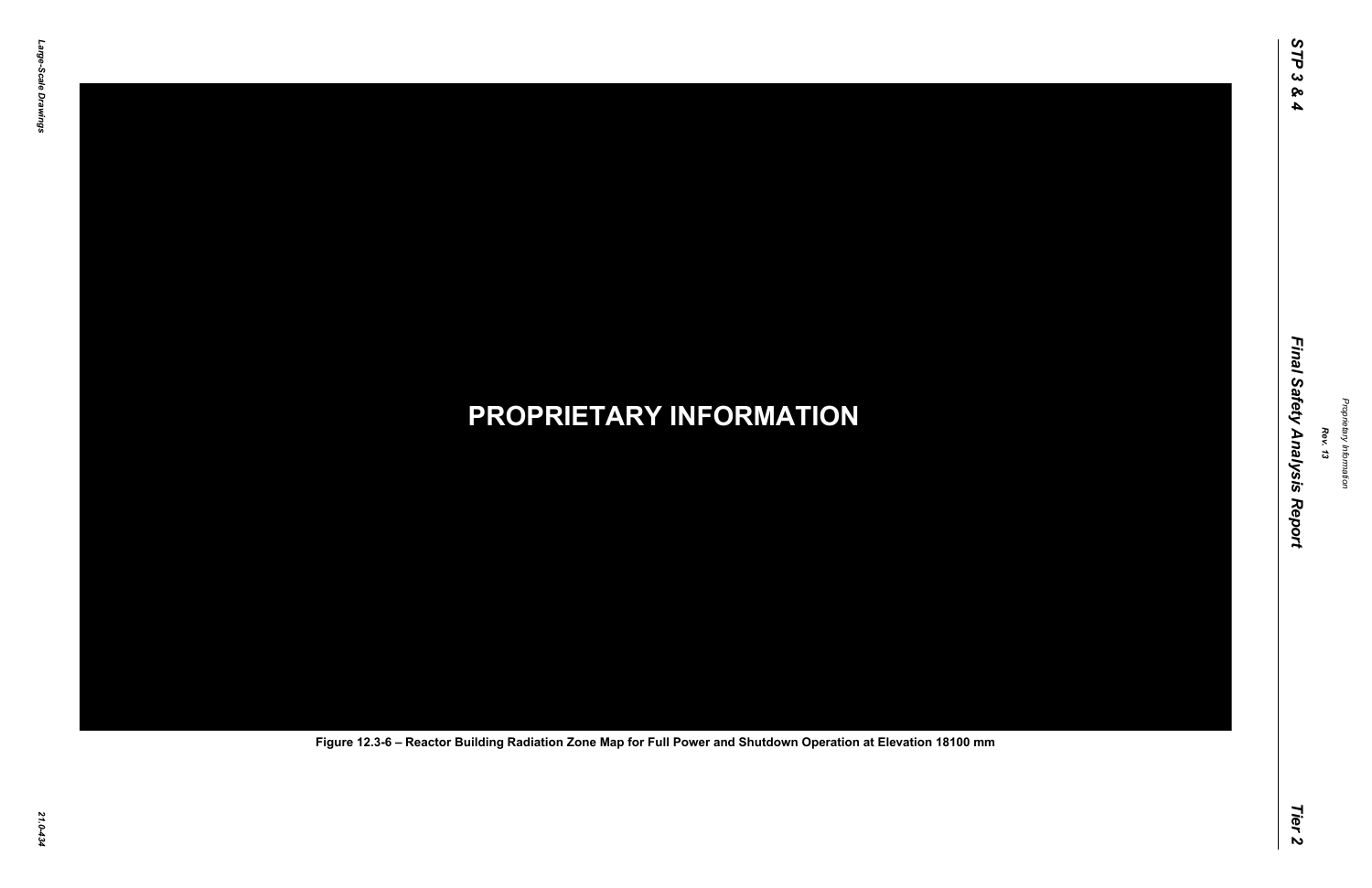# *21.0-435* **PROPRIETARY INFORMATION Figure 12.3-10 – Reactor Building Radiation Zone Map for Full Power and Shutdown Operation, Section A-A**

*Rev. 13*

### *STP 3 & 4 Final Safety Analysis Report Tier 2* Final Safety Analysis Report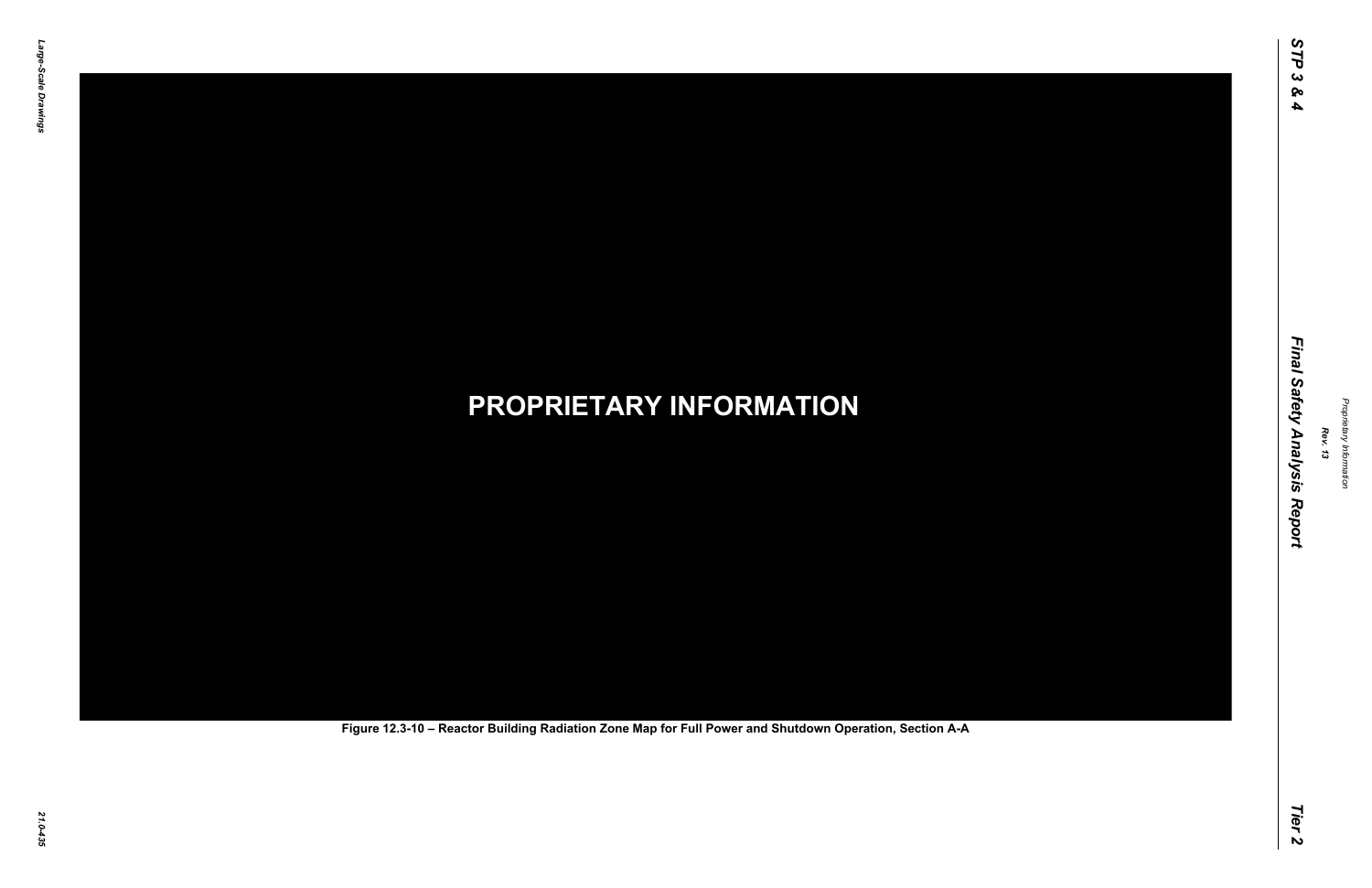# *21.0-436* **PROPRIETARY INFORMATION Figure 12.3-16 – Reactor Building Radiation Zone Map Post Loca at Elevation 12300 mm**

*Rev. 13*

### *STP 3 & 4 Final Safety Analysis Report Tier 2* Final Safety Analysis Report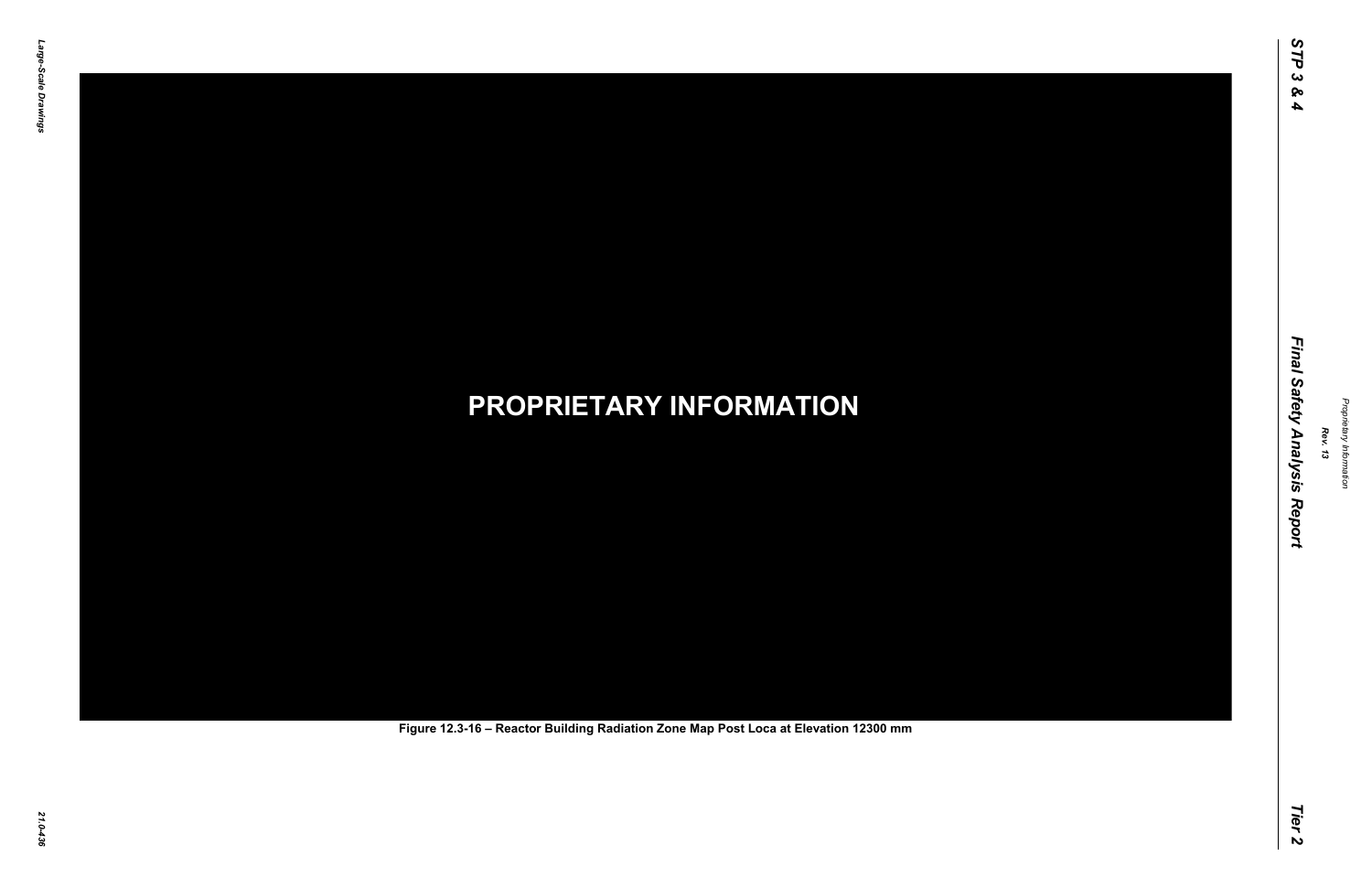# *21.0-437* **PROPRIETARY INFORMATION Figure 12.3-21 – Reactor Building Radiation Zone Map Post Loca, Section A-A**

*Rev. 13*

### *STP 3 & 4 Final Safety Analysis Report Tier 2* Final Safety Analysis Report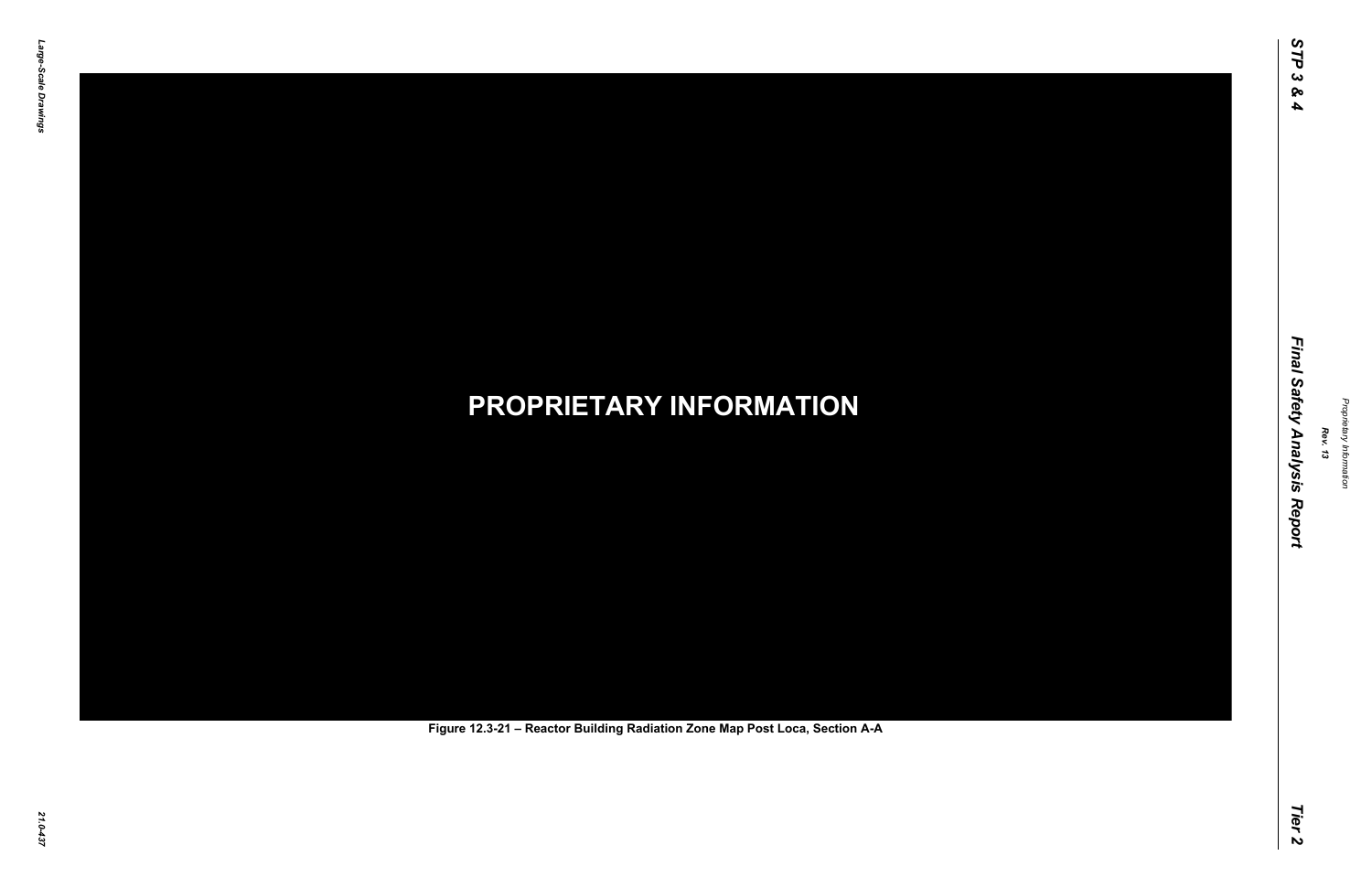## *21.0-438* **PROPRIETARY INFORMATION Figure 12.3-37 – Radwaste Building, Radiation Zone Map, Normal Operation at Elevation 1700 mm**

*Rev. 13*

### *STP 3 & 4 Final Safety Analysis Report Tier 2* Final Safety Analysis Report

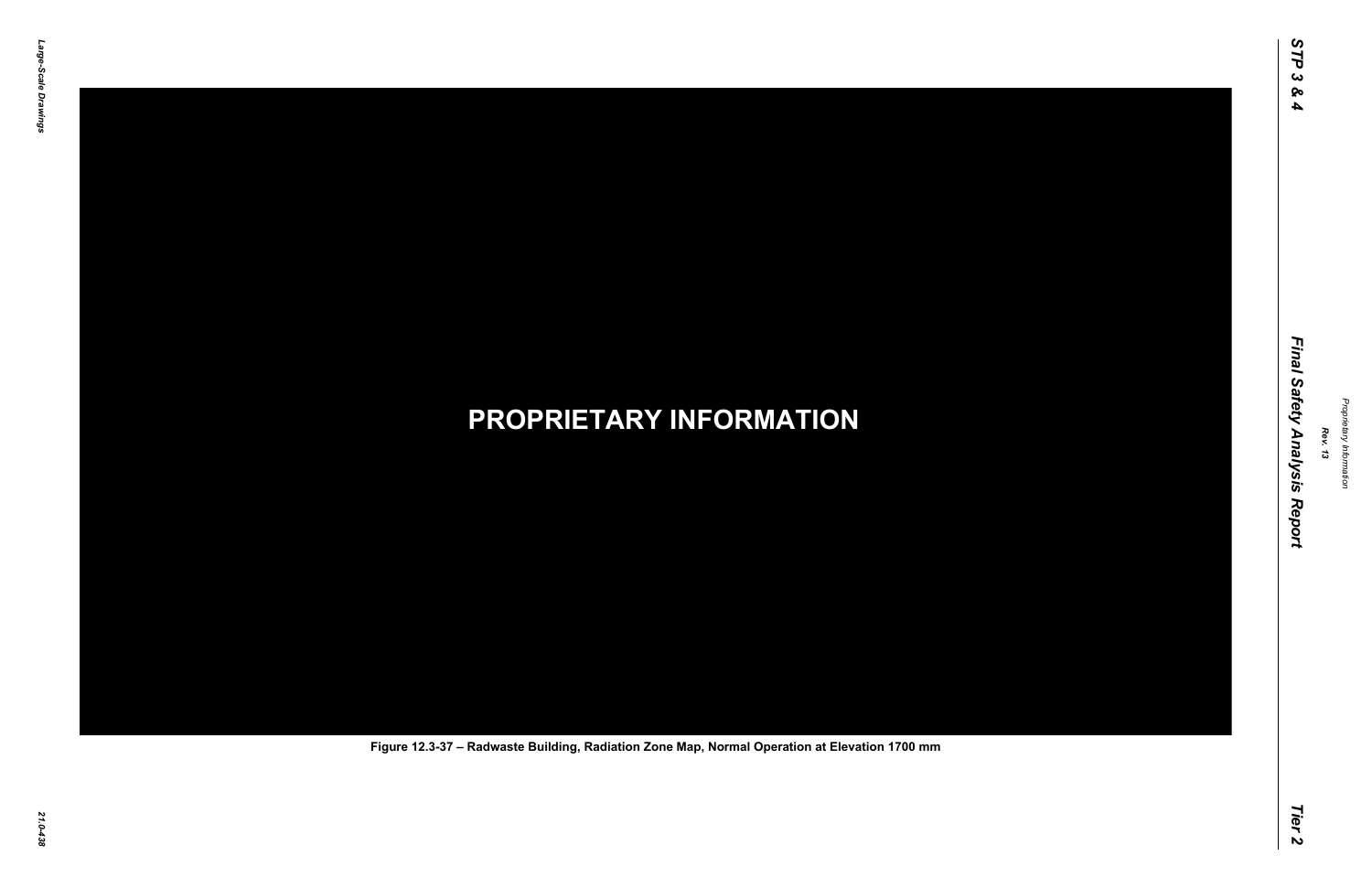## *21.0-439* **PROPRIETARY INFORMATION Figure 12.3-38 – Radwaste Building, Radiation Zone Map, Normal Operation at Elevation 5300 mm**

*Rev. 13*

### *STP 3 & 4 Final Safety Analysis Report Tier 2* Final Safety Analysis Report

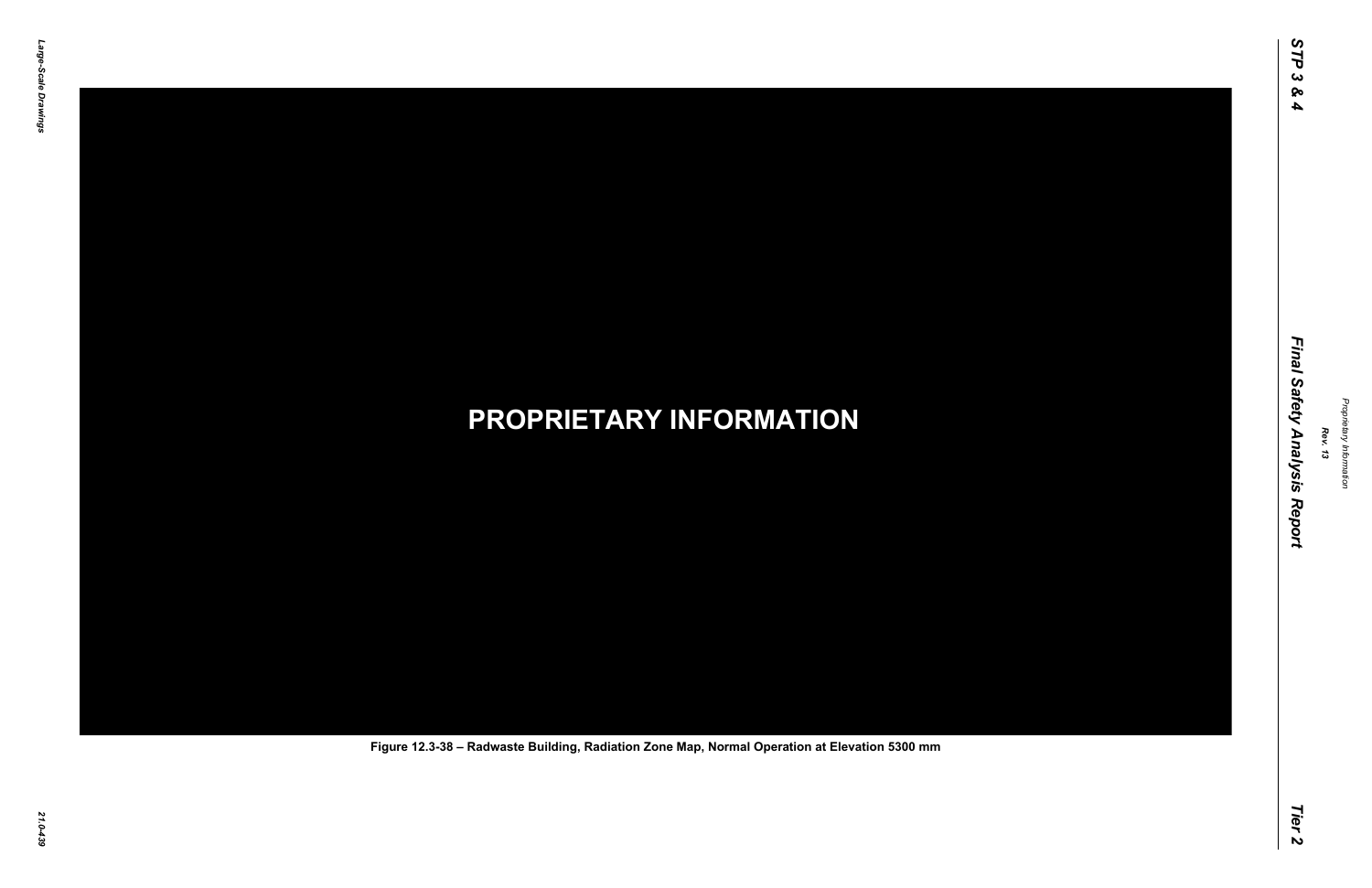## *21.0-440* **PROPRIETARY INFORMATION Figure 12.3-39 – Radwaste Building, Radiation Zone Map, Normal Operation at Elevation 12300 mm**

*Rev. 13*

### *STP 3 & 4 Final Safety Analysis Report Tier 2* Final Safety Analysis Report

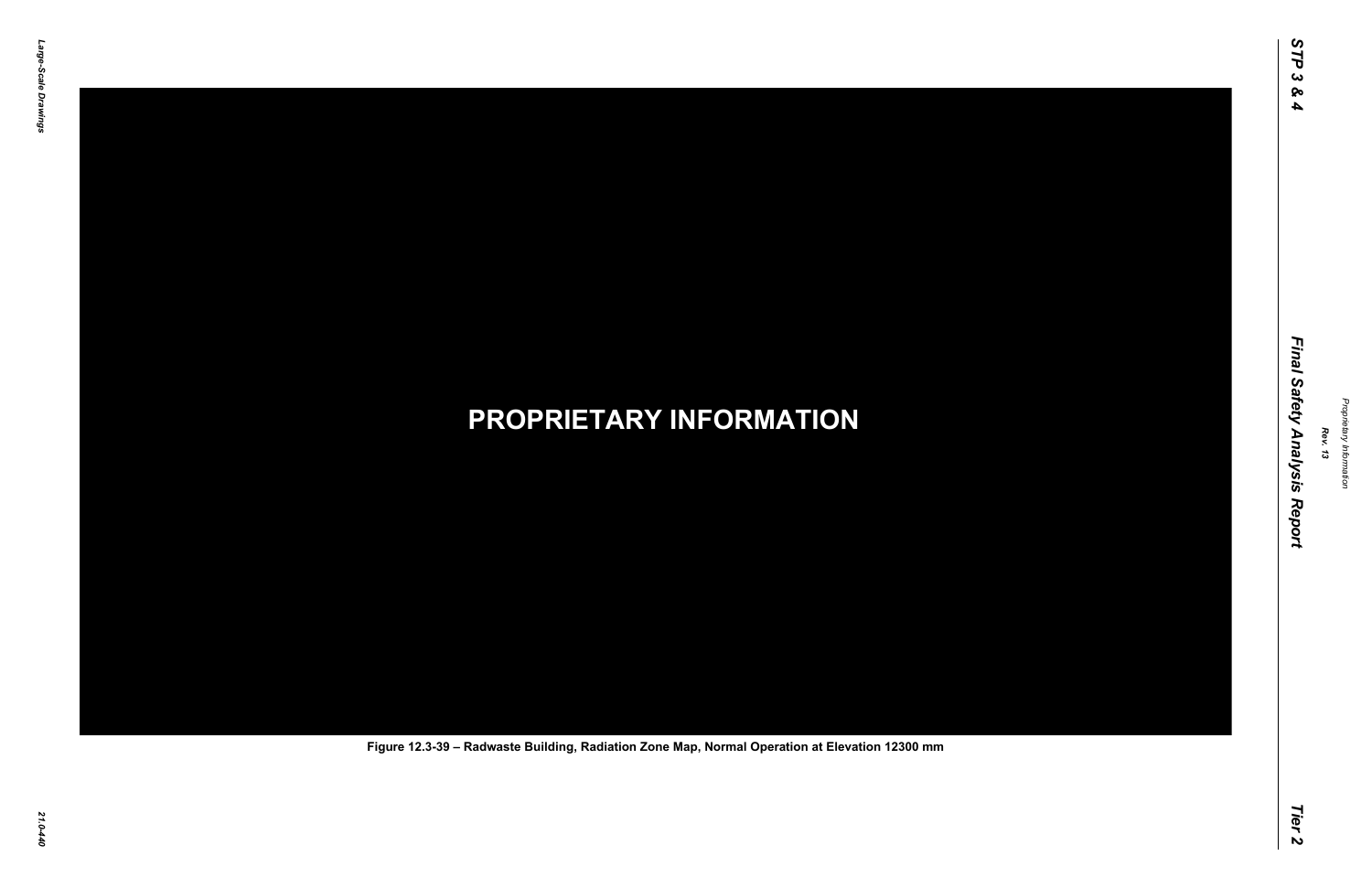## *21.0-441* **PROPRIETARY INFORMATION Figure 12.3-40 – Radwaste Building, Radiation Zone Map, Normal Operation at Elevation 19100 mm**

*Rev. 13*

### *STP 3 & 4 Final Safety Analysis Report Tier 2* Final Safety Analysis Report

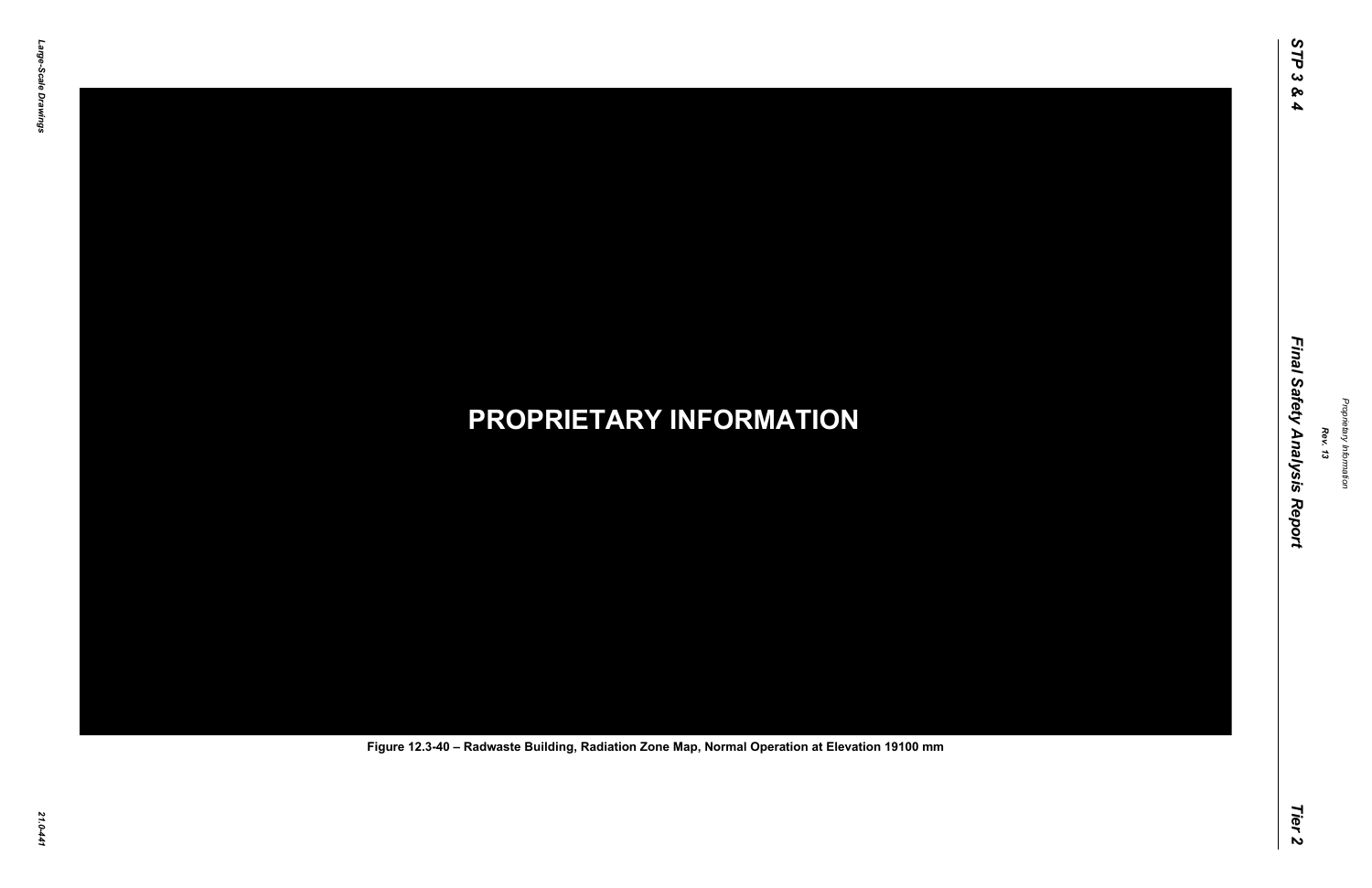## *21.0-442* **PROPRIETARY INFORMATION Figure 12.3-41 – Radwaste Building, Radiation Zone Map, Normal Operation at Section A-A (Sheet 1 of 2)**

*Rev. 13*

### *STP 3 & 4 Final Safety Analysis Report Tier 2* Final Safety Analysis Report

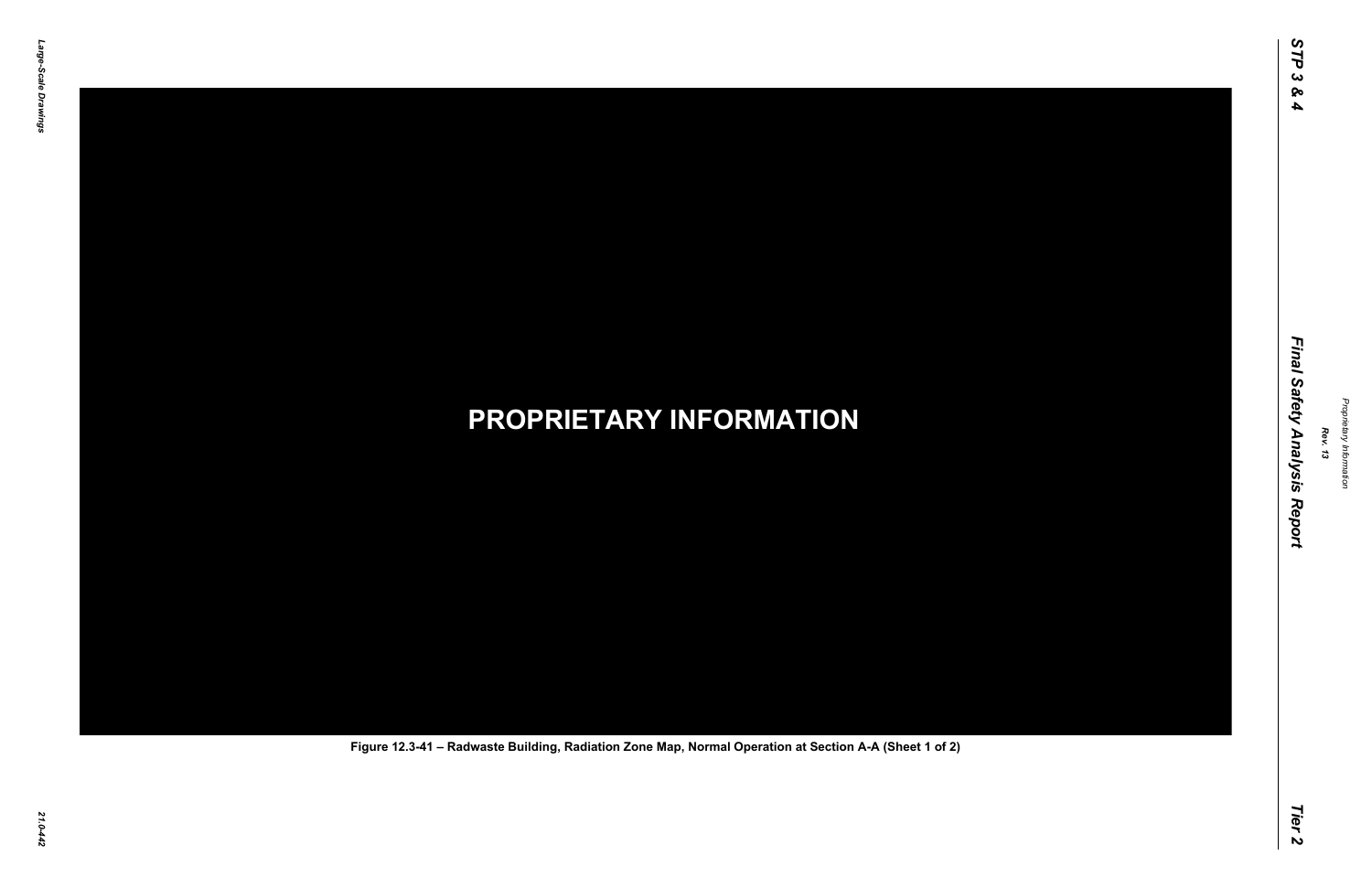## *21.0-443* **PROPRIETARY INFORMATION Figure 12.3-41 – Radwaste Building, Radiation Zone Map, Normal Operation at Section A-A (Sheet 2 of 2)**

*Rev. 13*

### *STP 3 & 4 Final Safety Analysis Report Tier 2* Final Safety Analysis Report

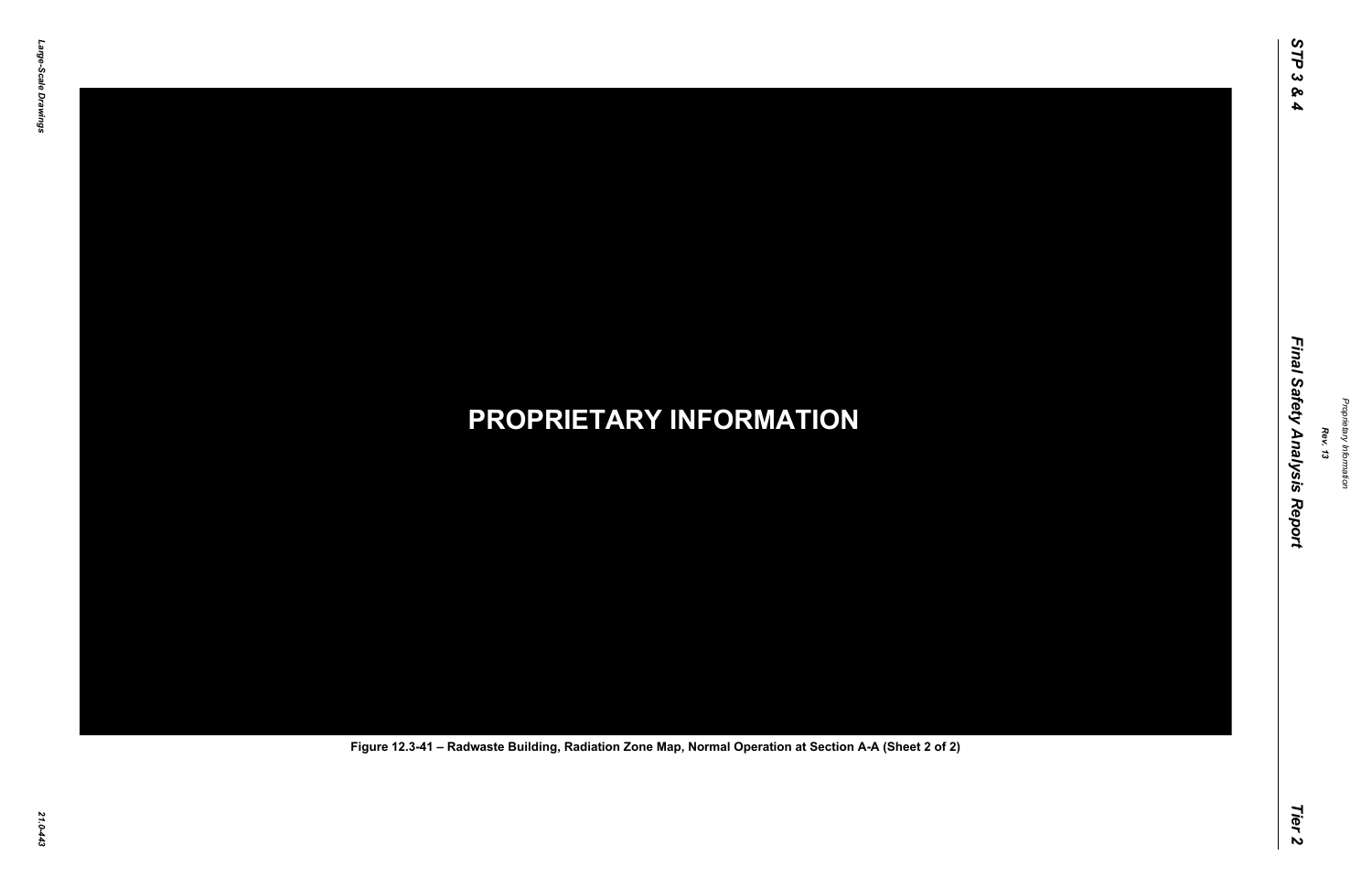# *21.0-444* **PROPRIETARY INFORMATION Figure 12.3-49 – Turbine Building, Radiation Zone Map, at Elevation 2300 mm**

*Rev. 13*

### *STP 3 & 4 Final Safety Analysis Report Tier 2* Final Safety Analysis Report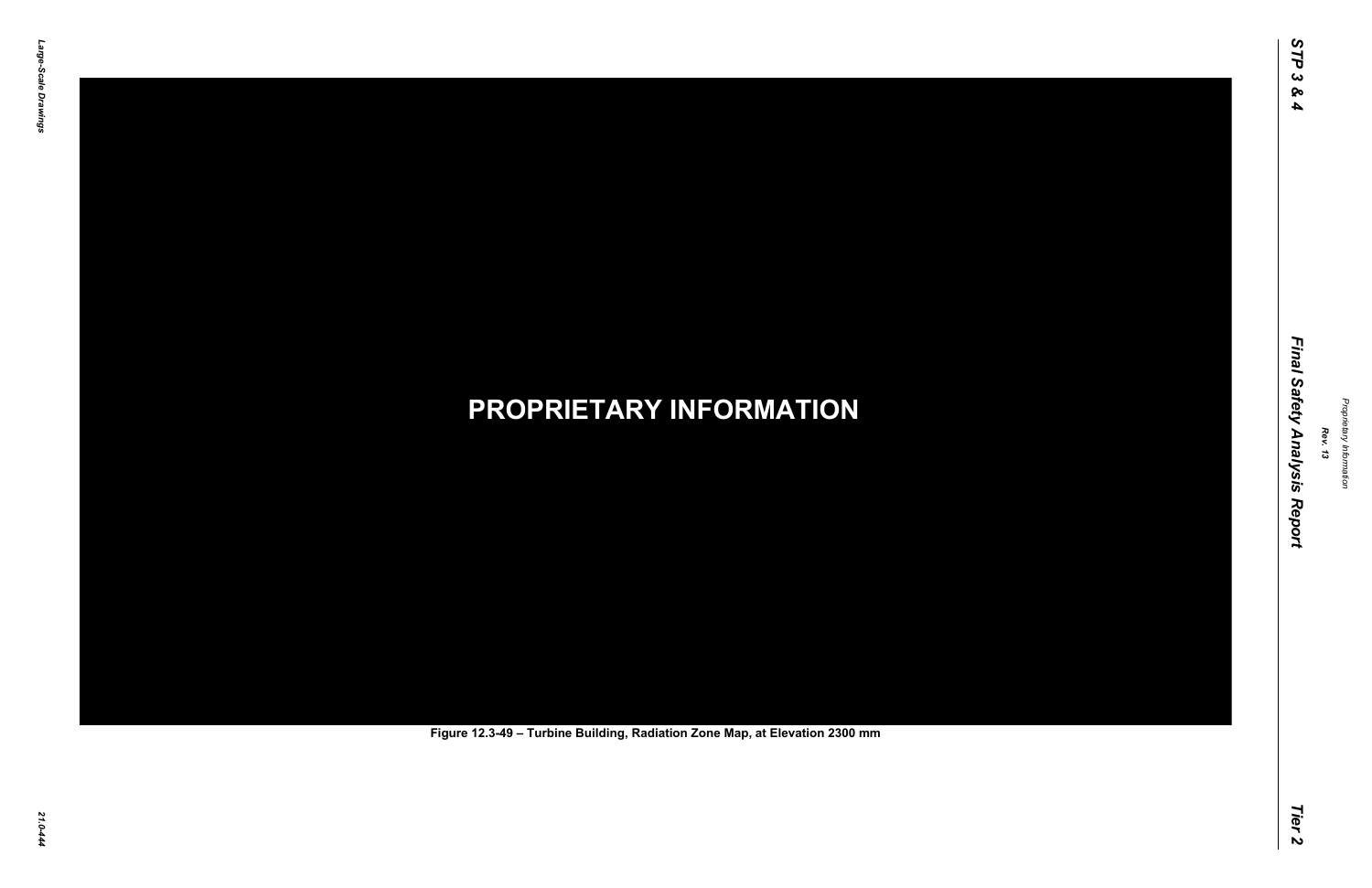# *21.0-445* **PROPRIETARY INFORMATION Figure 12.3-50 – Turbine Building, Radiation Zone Map, at Elevation 6300 mm**

*Rev. 13*

### *STP 3 & 4 Final Safety Analysis Report Tier 2* Final Safety Analysis Report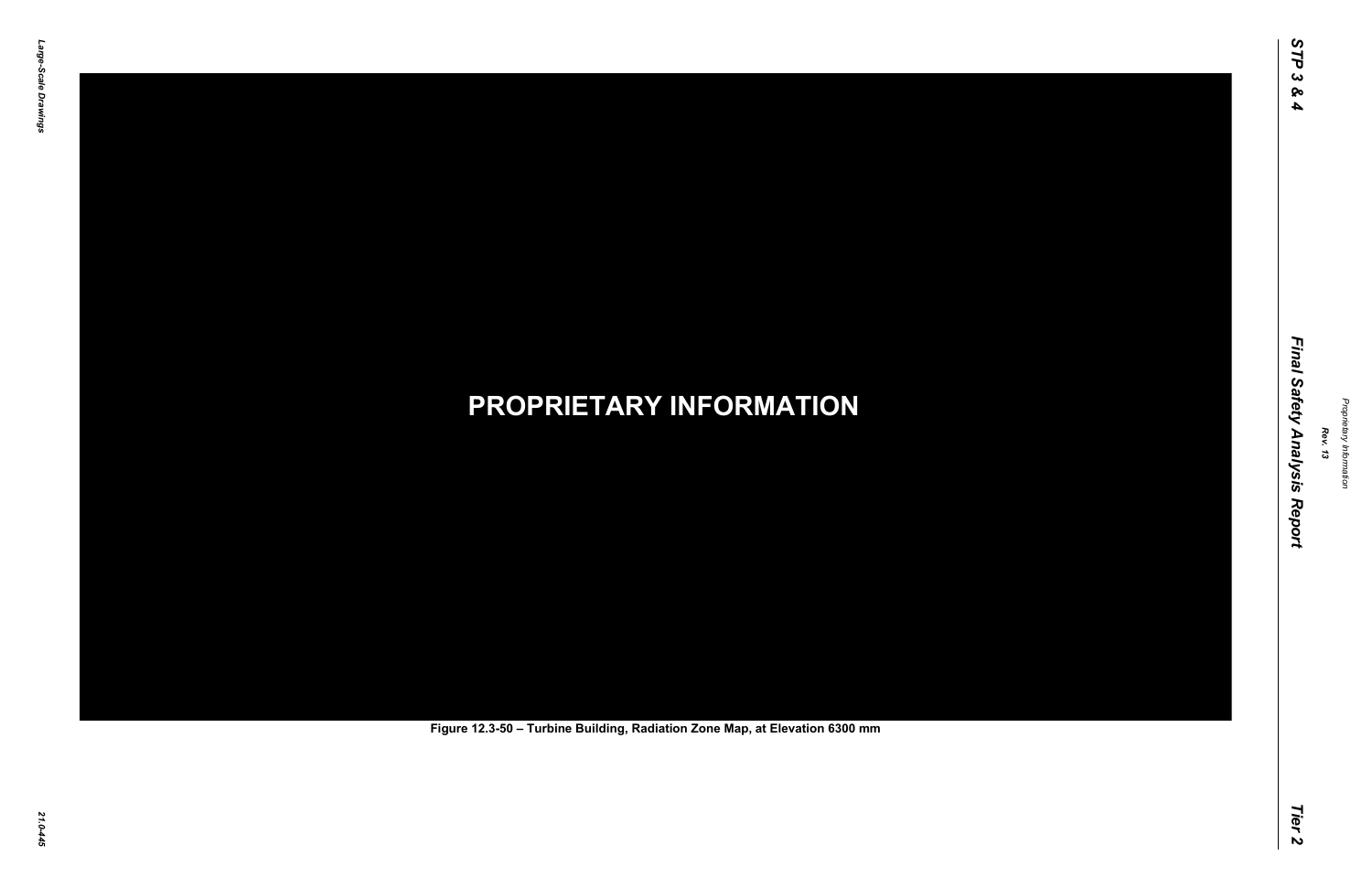# *21.0-446* **PROPRIETARY INFORMATION Figure 12.3-51 – Turbine Building, Radiation Zone Map, at Elevation 12300 mm**

*Rev. 13*

### *STP 3 & 4 Final Safety Analysis Report Tier 2* Final Safety Analysis Report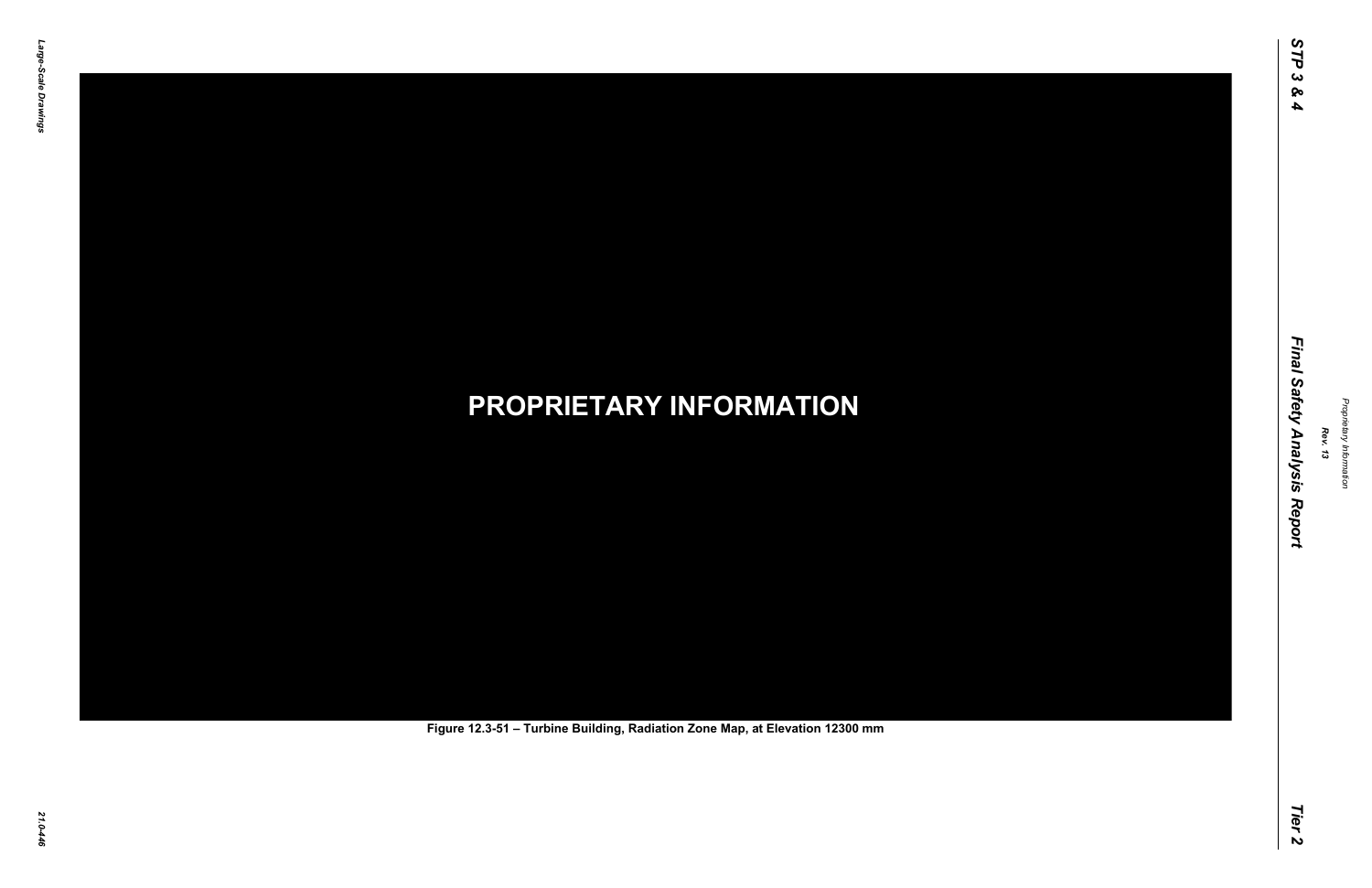# *21.0-447* **PROPRIETARY INFORMATION Figure 12.3-52 – Turbine Building, Radiation Zone Map, at Elevation 19700 mm**

*Rev. 13*

### *STP 3 & 4 Final Safety Analysis Report Tier 2* Final Safety Analysis Report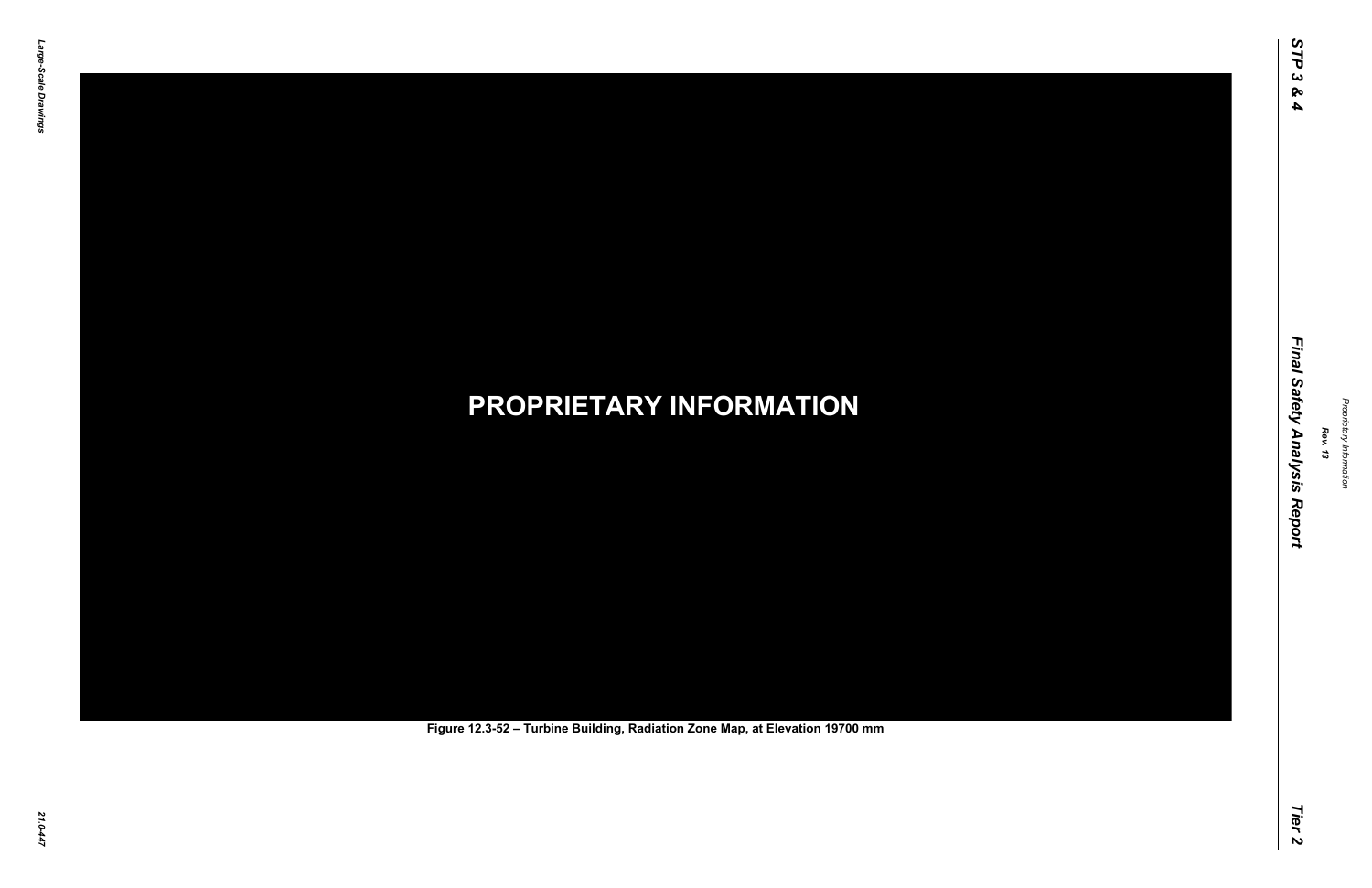# *21.0-448* **PROPRIETARY INFORMATION Figure 12.3-53 – Turbine Building, Radiation Zone Map, at Elevation 27800 mm**

*Rev. 13*

### *STP 3 & 4 Final Safety Analysis Report Tier 2* Final Safety Analysis Report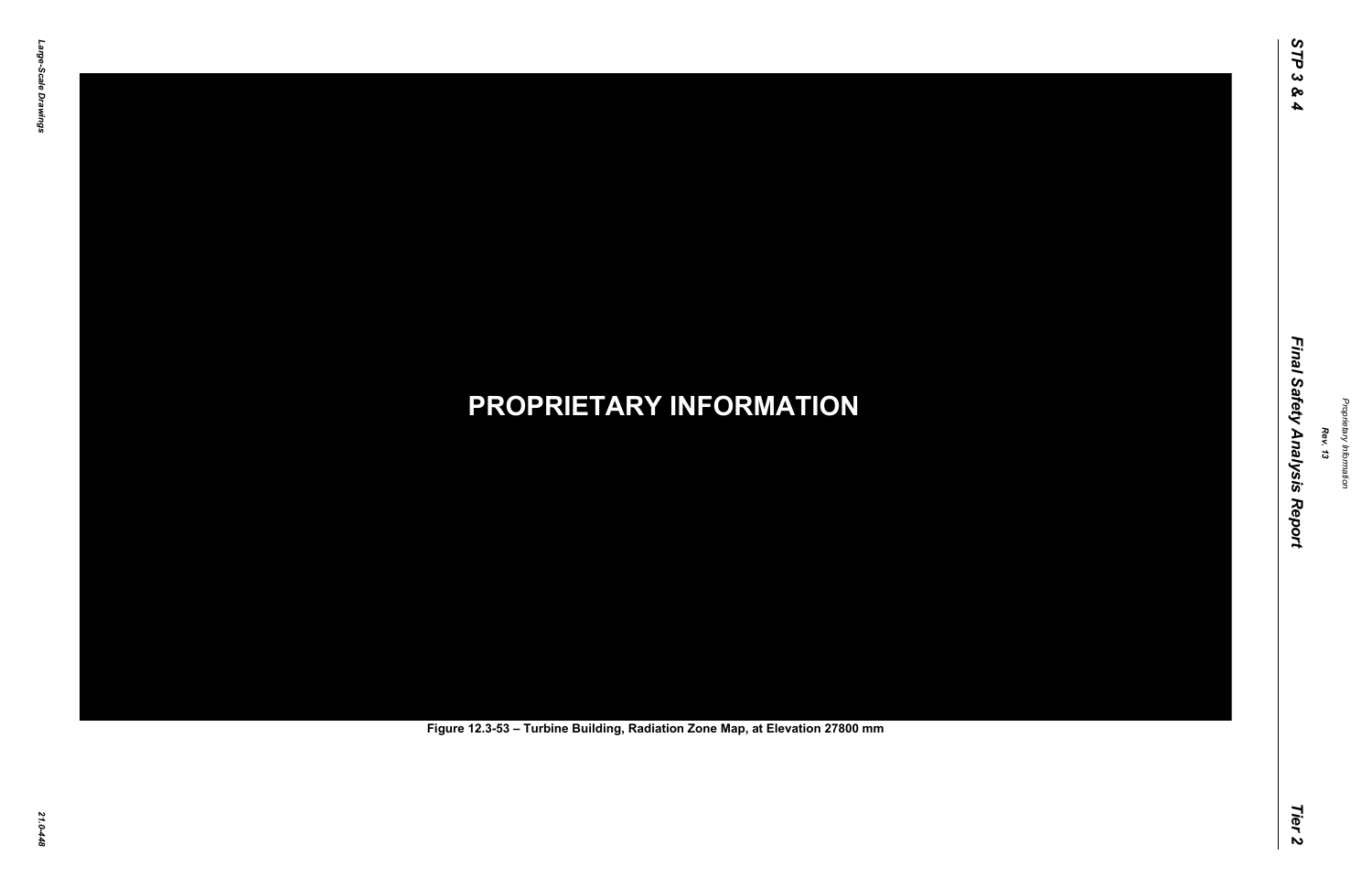# *21.0-449* **PROPRIETARY INFORMATION Figure 12.3-55 – Turbine Building, Radiation Zone Map, Post LOCA, Longitudinal Section B-B**

*Rev. 13*

### *STP 3 & 4 Final Safety Analysis Report Tier 2* Final Safety Analysis Report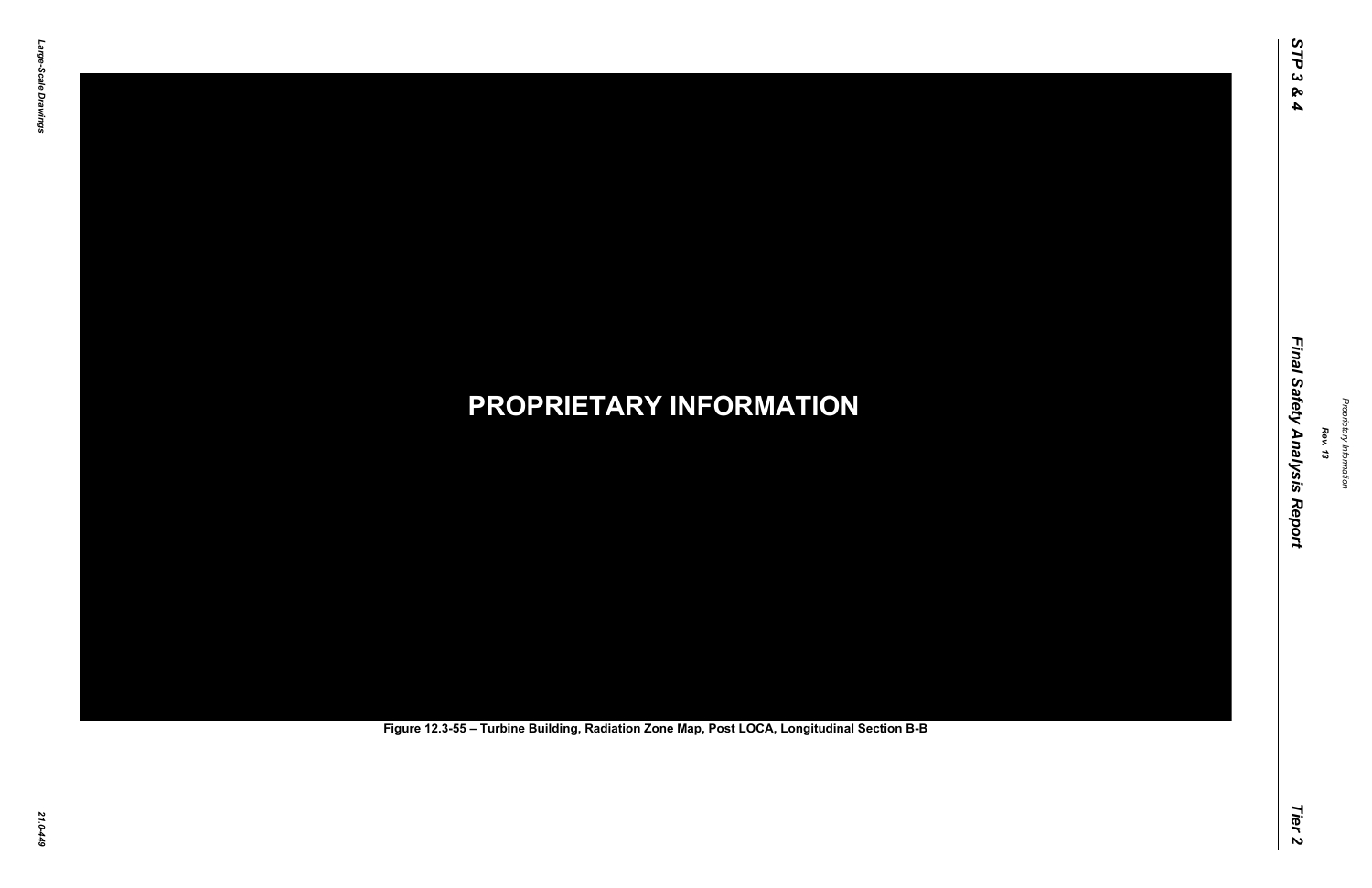## *21.0-450* **PROPRIETARY INFORMATION Figure 12.3-56 – Reactor Building, Area Radiation Monitors, -8200 mm**

*Rev. 13*

### *STP 3 & 4 Final Safety Analysis Report Tier 2* Final Safety Analysis Report